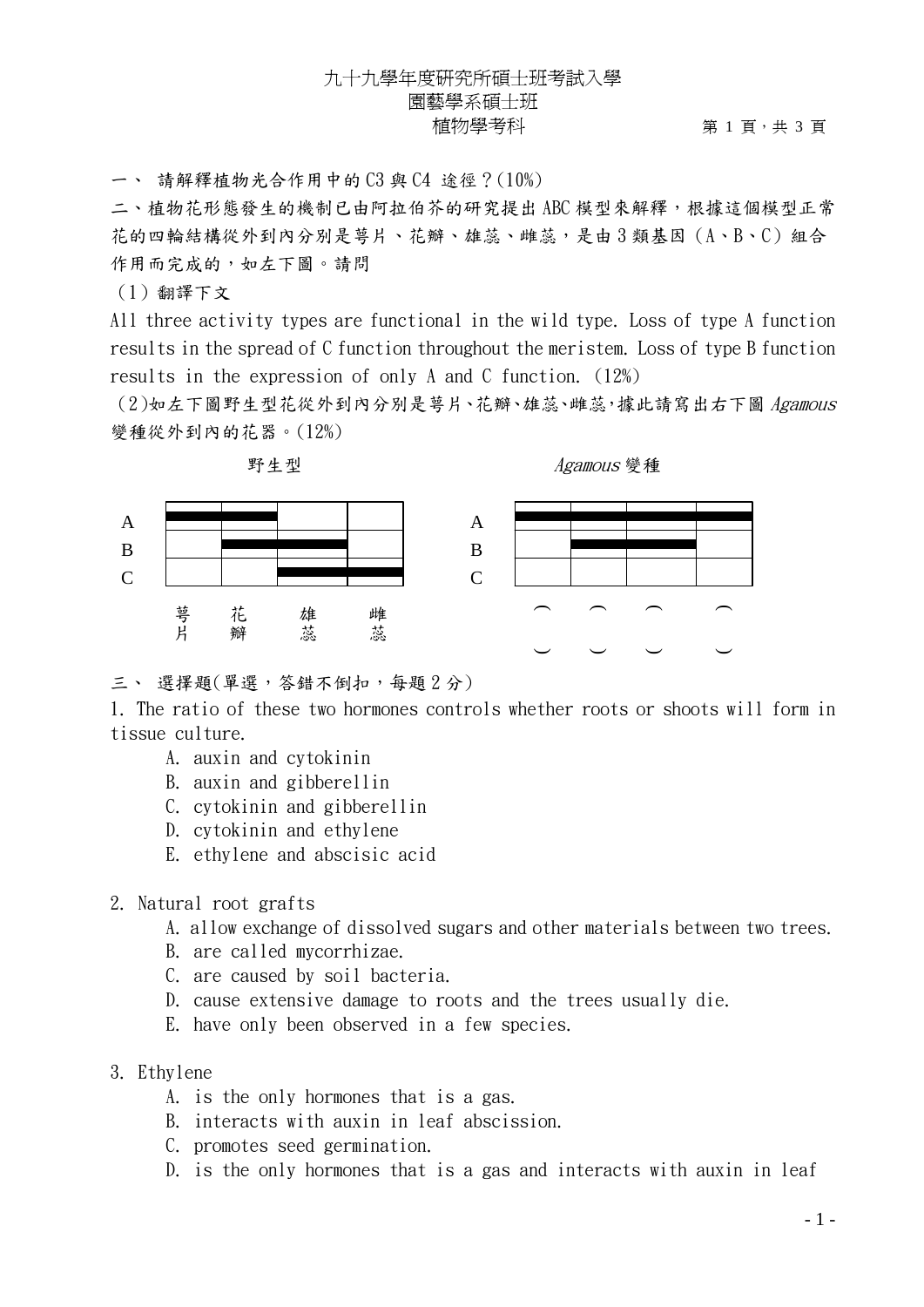## 九十九學年度研究所碩士班考試入學 園藝學系碩士班 植物學考科  $\qquad \qquad \, \, \Re z \equiv \, \frac{1}{2}$

abscission E. all of the above

- 4. Which of the following tissues is the MOST INTERNAL in the woody plant?
	- A. cork cambium
	- B. cork cells
	- C. secondary phloem
	- D. secondary xylem
	- E. vascular cambium
- 5. Which of the following statements is TRUE about simple and aggregate fruits? A. Both are the product of a single flower.
	- B. Both contain a part of the receptacle.
	- C. Simple fruits contain no part of the receptacle, but aggregate fruits do contain part.
	- D. Simple fruits are from a single flower, but aggregate fruits are from multiple flowers.
	- E. Simple fruits are fleshy at maturity, but aggregate fruits are dry at maturity.
- 6. \_\_\_\_\_ are underground structures that have fleshy leaves designed for storage or water or sugars.
	- A. Bracts
	- B. Bud scales
	- C. Bulbs
	- D. Corms
	- E. Spines
- 7. The must be pumped out of the guard cells in order for a stoma to open. A. Cl<sup>-</sup> (chloride ions)
	- B.  $H^+$  (protons)
	- $C.$   $K^+$  (potassium ions)
	- D. Water
	- E. None of these

8. The annual rings that form in trees living in the temperate part of the wood are the result of

- A.annual changes in the size of the cork cambium.
- B. annual changes in the size of the vascular cambium.
- C. deposition of pigments that occurs preferentially during the winter.
- D. seasonal differences in secondary xylem growth rates.
- E. the production of additional parenchyma cells that occurs each spring.